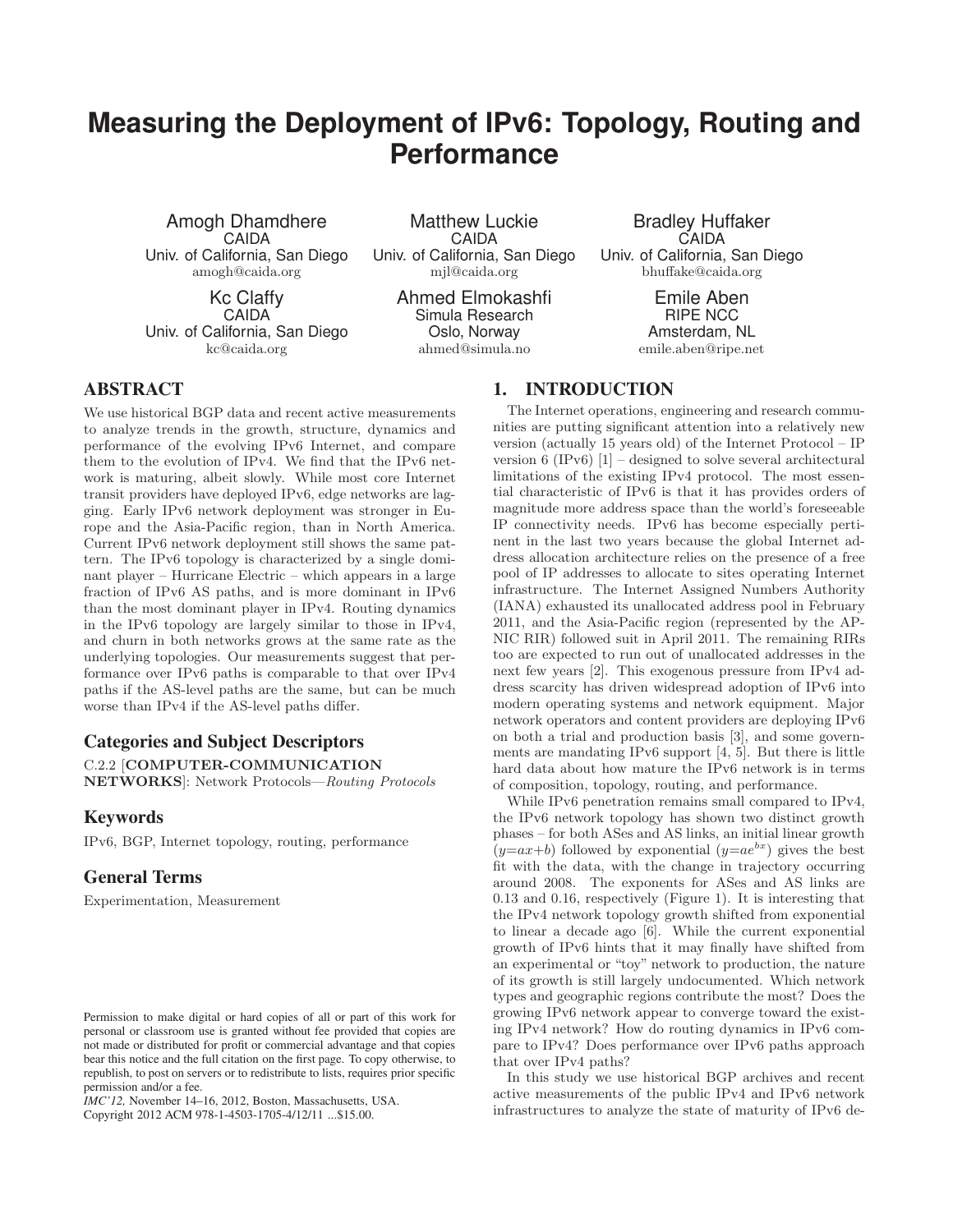

Figure 1: Both AS nodes and links grow linearly in IPv4 but exponentially (as of 2007) in IPv6.

ployment along three dimensions: topology, routing, and performance. Section 2 describes the data sources and supporting analysis techniques we use throughout the paper. We find that the IPv6 network is maturing, as indicated by its increasing similarity in size and composition (Section 3), AS path congruity (Section 4), topological structure (Section 5), and dynamics (Section 6), to the public IPv4 Internet. While core Internet transit providers have mostly deployed IPv6, edge networks are lagging behind. While all geographic regions show exponential growth in IPv6 adoption, early IPv6 deployment was stronger in Europe and the Asia-Pacific region than in North America. The IPv6 network is characterized by the presence of a single prominent player, Hurricane Electric (HE). Hurricane Electric currently appears in between 20% and 95% of IPv6 AS paths seen from different vantage points, and is more prominent in IPv6 than the most prominent player in IPv4. Further, when IPv4 and IPv6 AS paths differ, HE is the network most often added to the IPv6 path. Routing dynamics in the IPv6 topology are largely similar to those in IPv4. While routing churn grows linearly in IPv4 and super-linearly in IPv6, it is important to note that these trends match those of the underlying IPv4 and IPv6 AS topology growth. In terms of performance (Section 7), our measurements show that IPv6 data-plane performance closely matches IPv4 performance when the AS-level paths are the same, while it can be significantly worse when AS-level paths differ.

## **2. DATASETS AND METHODS**

We use a variety of data sources and analysis methods, which we summarize here, providing more detail in sections that use specific data. Our analysis of the IPv6 Internet's size, routing behavior, and structure (Sections 3-5) relies on publicly available historical BGP tables. Section 6 uses BGP updates from the same public repositories to analyze routing dynamics of the IPv4 and IPv6 networks over time. We gather our own data using active measurements from five vantage points around the world, to compare and correlate IPv4 and IPv6 performance with other growth parameters. To compare the composition of the IPv4 and IPv6 graphs according to type of networks, we classify the business types of ASes using the algorithm presented in our previous work [6]

and the business relationships of the links between them (e.g., customer, provider, peer) using Gao's algorithm [7].

## BGP topology data

We collected historical BGP data from the two major public repositories at RouteViews [8] and RIPE [9]. We rely only on these two data sources because no other source of topological/routing data (routing registries, traceroutes, looking glass servers, etc.) provides historical information. Routeviews and RIPE started collecting IPv4 BGP data as early as 1998; the first IPv6 collector, however, became active in 2003. Consequently, our IPv4 data spans 14 years from 1998 to 2011, while the IPv6 data is from 2003 to 2011. The use of Routeviews/RIPE repositories of BGP data has been shown to inadequately expose the complete Internet topology [10, 11, 12] – although this data captures most ASes, it misses a significant fraction of peering and backup links at the edges of the Internet [13, 12, 14]. However, we are mainly interested in customer-provider links used most of the time. AS links revealed by short term failures and transient routing events can "confuse" an evolutionary study, misinterpreting link disappearances and appearances due to transient failures as link deaths and births respectively. For example, the primary link  $l_p$  between ASes X and Y fails at time  $t_1$ , causing the activation of a backup link  $l_b$  between ASes X and Z.  $l_p$  is repaired at  $t_2$  and the connectivity returns to its original state. Since we focus on primary links, our goal is to ignore the transient event during  $(t_1, t_2)$  and not detect  $l_b$ . On the other hand, a change of routing policy that makes  $l_b$  the primary link should be detected as the death of  $l_p$  and the birth of  $l_b$ . To remove backup and transient links, we apply the method of "majority filtering" described in our previous work [6] on the set of BGP AS paths obtained from BGP table dumps at Routeviews and RIPE collectors. We do not use BGP updates to construct our topology snapshots, as these reveal backup and transient links which we want to filter. The majority filtering method works as follows. For both IPv4 and IPv6, we construct a topology snapshot by collecting 5 sets of AS paths over a duration of 3 weeks, only using AS paths that were seen in a majority of those five samples. We collect such a topology snapshot every 3 months, resulting in 56 snapshots of the IPv4 topology and 36 snapshots of the IPv6 topology. We refer the reader to our previous work [6] for a detailed description of the data collection and pre-processing.

#### BGP routing dynamics data

Our comparative analysis of routing dynamics of the IPv4 and IPv6 infrastructures is based on BGP updates collected by the Routeviews project. Routeviews collectors run BGP sessions with routers (or *monitors*) in many networks. Each monitor sends a BGP update to the collector every time there is a change in the preferred path from the monitor to a destination prefix. We use update traces from two Routeviews collectors: Routeviews6 for IPv6 data and Oregon-IX for IPv4 data. The IPv4 updates span the period from 1 Jan 2003 to 16 Feb 2012, while the IPv6 updates span 7 May 2003 through 16 Feb 2012. We use monitors from five networks that contributed both IPv4 and IPv6 routing data throughout the study period: AT&T, Hurricane Electric (HE), NTT-America, and Tinet, and IIJ. AT&T's IPv4 monitor was unavailable for three months in 2003, and its IPv6 monitor was unavailable between May 2005 and May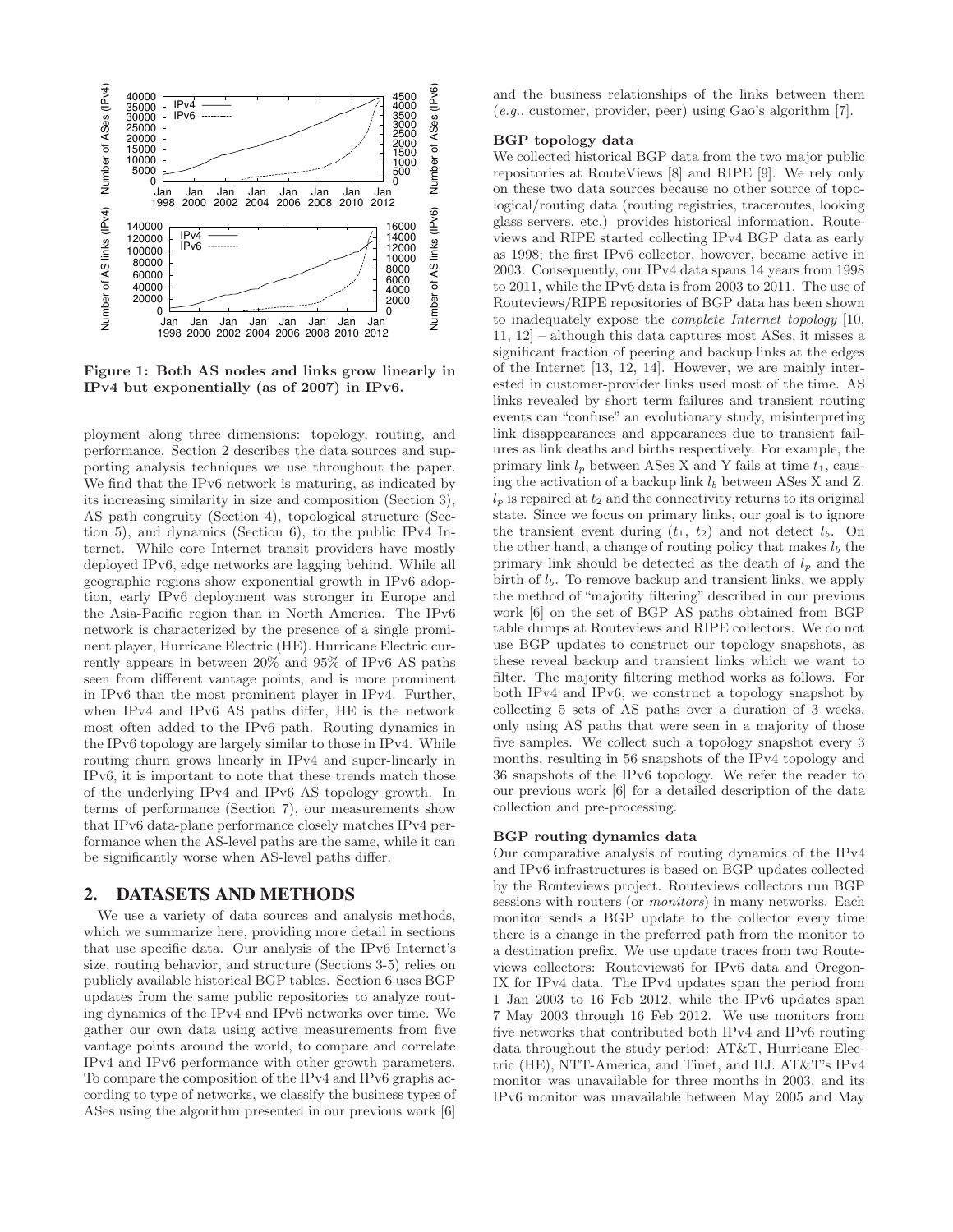2007. Tinet's IPv6 monitor was unavailable between June 2008 and June 2010. If the multi-hop BGP session between a monitor and the collector is broken and re-established (session reset), the monitor re-announces all its known paths, producing large bursts of updates. This is a local artifact of the Routeviews measurement infrastructure, and does not represent genuine routing dynamics. We use the method developed by Zhang et al. [15] to identify and remove updates caused by session resets.

## AS relationships

We use Gao's AS relationship classification algorithm [7] to infer the business relationship associated with each inter-AS  $link<sup>1</sup>$  For each snapshot, we apply this algorithm to the set of IPv4 AS paths. Gao's algorithm classifies AS links into the following types: sibling, customer-provider, settlementfree peer, and unknown. Our focus is on customer-provider and settlement-free peering links, so we exclude the sibling and unknown classes, which account for fewer than 1% of the AS links in any snapshot.

#### AS classification

In our previous work [6], we developed a method to classify ASes according to their expected business type. The method relies on a machine learning decision tree classifier which uses as input two properties inferred for each AS – the average number of customers and average number of peers over the lifespan of that AS. By peers we mean settlementfree peers in a routing sense; we cannot know for sure if there is a settlement between them. In that study we used this method to classify each AS into four classes – Enterprise Customer (EC), Small Transit Provider (STP), Large Transit Provider (LTP), and Content/Access/Hosting Provider (CAHP) – with an accuracy of 85%. Note that the AS types we consider are quite distinct from each other in terms of their function and business goals. It is thus reasonable to expect that ASes do not change from one AS type to another during their lifetime. We validated this assumption in our previous work by running the classification algorithm using only a two-year dataset; we found that only 3% of AS classifications changed as compared to the entire dataset [6]. For this study we repeated the classification algorithm using the 14-year dataset described above to obtain a new classification. Of the ASes present in both datasets, only 2.4% had a different classification. We assume that an AS has the same business type in IPv6 as in IPv4. We further classify ASes according to their primary geographical region of operation, as reflected in the RIR database (WHOIS) where the AS is registered: ARIN (North America), RIPE (Europe, Middle East, and the former USSR), APNIC (Asia/Pacific), AfriNIC (Africa), and LACNIC (Latin America).

#### Performance data

Similar to the method employed by Nikkhah et al. [16], we measure the average time to fetch a page from webservers registered in the DNS with IPv4 and IPv6 addresses that have the same origin AS number in the longest matching BGP route. We use the Alexa list of the one-million most popular websites in the Internet, testing up to three webservers for each origin AS. We try to avoid a common problem with throughput measurements, namely never getting out of TCP's slow start phase, by seeking to download a page that is at least 10,000 bytes. If the web site's root page is smaller than that, we fetch the smallest object embedded in that page that is at least  $10,000$  bytes<sup>2</sup>. While a threshold of 10,000 bytes is not always sufficient to get out of slow start, it seeks to balance the tradeoff between finding a large number of web objects to download, and ensuring that those objects are sufficiently large. We fetch each page three times from each webserver, alternating IPv4 and IPv6 transport sequentially. Each measurement begins approximately five seconds after the previous one completes to avoid competing measurements but also to minimize the chance of network topology changes mid-measurement. We also measure the forward AS-level IPv4 and IPv6 paths using traceroute with TCP probes immediately after the sequence of performance measurements completes. We collected this data from five vantage points: a state network in New York; a research network in Japan; a commercial ISP in Japan; a commercial network in the Netherlands; and an enterprise customer in the Netherlands. We sanitized our measurements as in [16]: We excluded from performance evaluation those measurements where the standard error of the mean download time (for either IPv4 or IPv6) was greater than  $10\%$  (at the  $95\%$ significance level), or the object sizes in IPv4 and IPv6 were not within 1% of each other. This filtering left us with 544 dual-stack ASes represented in our dataset, consisting of 233 ECs, 106 STPs, 10 LTPs, and 195 CAHPs according to the previously described classification. We used scamper's tbit and traceroute implementations [17]; the former includes a test that fetches a page, negotiating TCP SACK and TCP timestamps, and records all packets sent and received during the test, which allows us to further examine the packet traces to infer why performance may differ.

# **3. GROWTH TRENDS BY BUSINESS TYPE AND GEOGRAPHIC REGION**

While overall growth rates indicate that IPv6 deployment is accelerating, these growth rates differ by (business) type of network and geographic region. Since IPv6 provides essentially the same functionality as IPv4, we hypothesize that as IPv6 matures, the distribution of business types in IPv6 should resemble that in IPv4. Geographic coverage of IPv6 may not exhibit the same convergence with IPv4 given the pre-existing allocation of IPv4 address space around the world and various levels of pressure by different national governments to promote IPv6.

## **3.1 Growth trends by business type**

Figure 2 shows the fraction of networks over time from each of the four business types mentioned in Section 2, for the IPv4 (top panel) and IPv6 (bottom panel) topologies. Above each panel, we show the total number of ASes in the IPv4 and IPv6 graphs over which the fractions are computed. At least since 1998 (when historical BGP data became available), the IPv4 topology has always consisted of a large fraction of EC networks; currently 90% of ASes are EC, while STPs and CAHPs comprise most of the remaining 10%. In 2003 only 35% of IPv6 networks were of type EC, but this fraction has increased steadily, currently at 60%. The relatively large fractions of STPs and CAHPs in the

<sup>&</sup>lt;sup>1</sup>We are in the process of developing and validating a new AS relationship classification algorithm, but for this study we use Gao [7].

 $2$ Nikkhah *et al.* [16] fetched the root page regardless of size.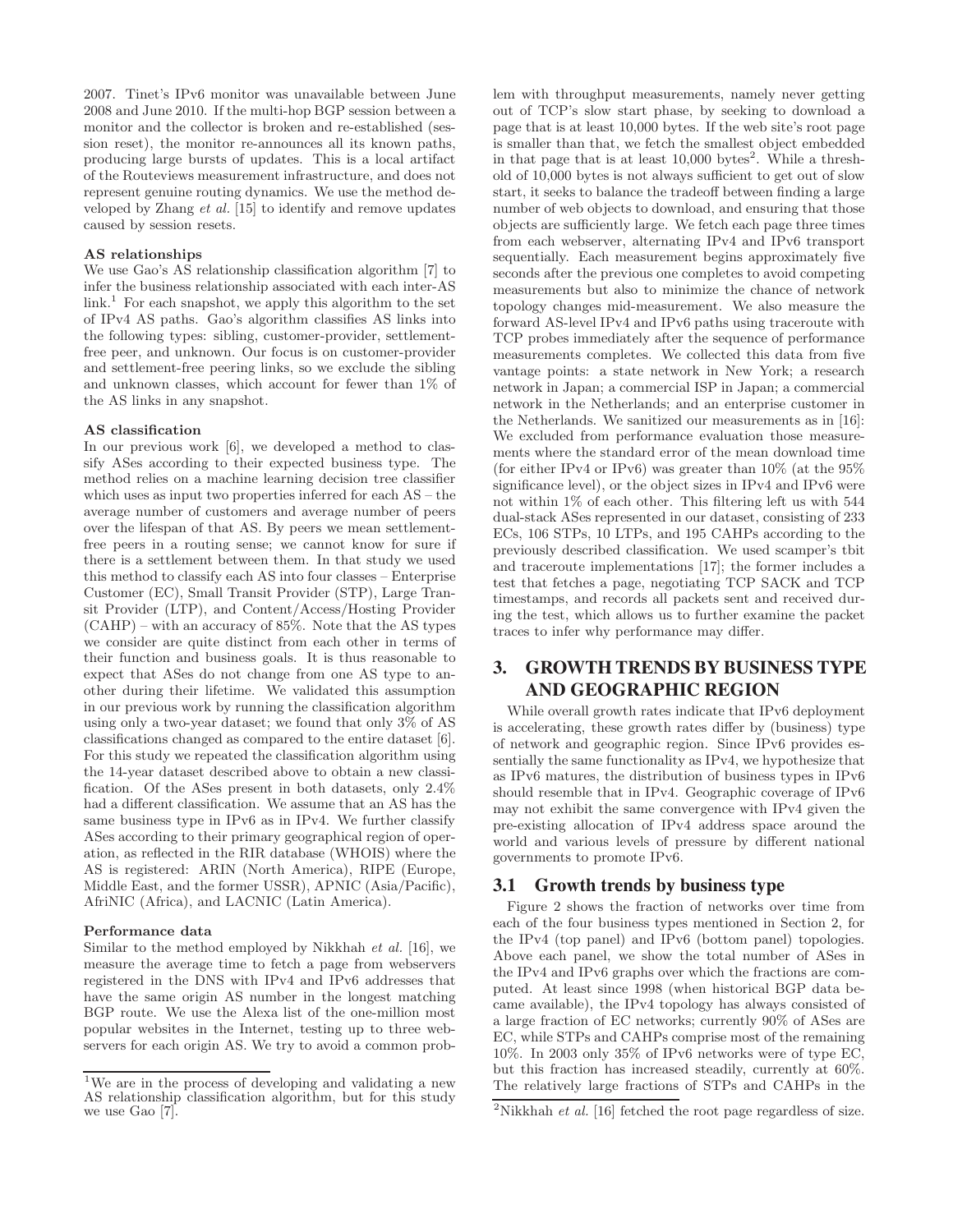

Figure 2: As IPv6 matures the fraction of EC ASes has grown from 35% to over 60% of the IPv6 graph, while IPv4 has seen little change, with ECs currently at 90%.

IPv6 topology suggests that IPv6 deployment has primarily occurred at the core of the network, driven by transit and content providers.

To further explore the evolution of business types in IPv6, we measure growth trends for each AS type in the IPv4 and IPv6 graphs. We find that ECs, STPs and CAHPs all grow linearly in IPv4 after 2001. The IPv6 graph has evolved differently. For ECs, STPs, and CAHPs, we find that an initial linear growth phase from 2003 (when data archiving began) until 2007-2008, followed by exponential growth until the present time gives the best fit with the data. The exponents for ECs, STPs, and CAHPs in the exponential growth phase are 0.16, 0.09, and 0.08, respectively.<sup>3</sup>

We also measure the growth rate (in ASes/month) of each business type in the IPv4 and IPv6 graphs (graph omitted due to space constraints). In both the IPv4 and IPv6 graphs, ECs show the highest growth rate, although the growth rate of ECs in the IPv4 graph (between 50 and 350 ASes/month over the last 14 years) has always been larger than in the IPv6 graph. Only since 2011 has the EC growth rate in IPv6 been comparable to that in the IPv4 graph. In fact, the growth rate of ECs in the IPv6 graph reached a peak of 182 ASes/month in mid-2011 and then declined, coincident with *World IPv6 Day* [18] in June 2011, and consistent with Aben's observation that the overall growth rate of IPv6 ASes peaked around the World IPv6 day [19]. The growth rate of STP and CAHP ASes in IPv4 has been almost constant over the last 14 years (between -2 and 20 ASes/month); interestingly, the growth rates for these types in the IPv6 graph are similar (between -2 and 40 ASes/month), and since 2010, the growth rates in IPv6 are larger than those in IPv4 (in fact, STPs and CAHPs show recent negative growth in the IPv4 graph). The recent spurt in the growth rate of IPv6 ECs to a level that is comparable with the growth rate of IPv4 ECs is encouraging: it implies that IPv6 deployment at the edges, which has historically lagged behind deployment at the core, is now catching up.



Figure 3: Regional growth in IPv4 and IPv6 ASes. RIPE overtook ARIN in the IPv4 graph in 2009; RIPE has always been ahead in IPv6.

## **3.2 Growth trends by geographical region**

Figure 3 shows the number of ASes in different geographical regions over time, according to the RIR WHOIS mappings described in Section 2. We omit the two smallest registries (LACNIC and AfriNIC), which have so few ASes compared to the three large registries (ARIN, RIPE and APNIC) that they are barely visible in the graph. The graph shows that for IPv4, the growth rate of RIPE-registered ASes has exceeded that of ARIN-registered ASes for the last decade (though both ARIN and RIPE showed linear growth in this period), and as of 2009 the RIPE region has more ASes than the ARIN region, a big difference from the early days of IPv4. For the IPv6 graph, on the other hand, the growth trend for each of the ARIN, RIPE and APNIC registries shows two distinct periods since 2003 – an initial linear phase followed by an exponential phase (with exponents 0.13, 0.13 and 0.11, respectively) until the present time. For ARIN and RIPE, the change from linear to exponential happened around 2007-2008, while for APNIC it was at the start of 2009. Unlike IPv4, however, the RIPE region has always had more ASes in IPv6 than ARIN. APNIC had more ASes than ARIN until 2008, when the IPv6 AS growth rate in the ARIN region changed to exponential. While the RIPE and APNIC regions led early adoption of IPv6, adoption in the ARIN region is accelerating, and the number of ARINregistered and RIPE-registered ASes in IPv6 currently grow at the same rates.

The business type classification of the previous section reveals more insight into growth across different geographic regions. Although growth in ECs in different regions mostly follows the same trends as for all ASes (shown in Figure 3), STPs and CAHPs behave differently. In the IPv4 graph, the growth rate of ARIN-registered STPs was almost identical to that of RIPE-registered STPs (around 5 ASes/month) until 2002. Since 2002, however, the growth rate of ARINregistered STPs has slowed to 1.5 ASes/month, while that of RIPE-registered STPs is around 3 ASes/month. Consequently, the number of RIPE-registered STPs soon surpassed ARIN-registered STPs. This difference may derive from contrasting regulatory environments which led to more competition in the transit market in Europe than in North America. Another possible explanation is the tendency of small Eastern European networks to use Provider-Independent (PI) address space [20] which is typically advertised in BGP with its own ASN, rather than Provider-Aggregatable

<sup>3</sup>We omit the graph due to space constraints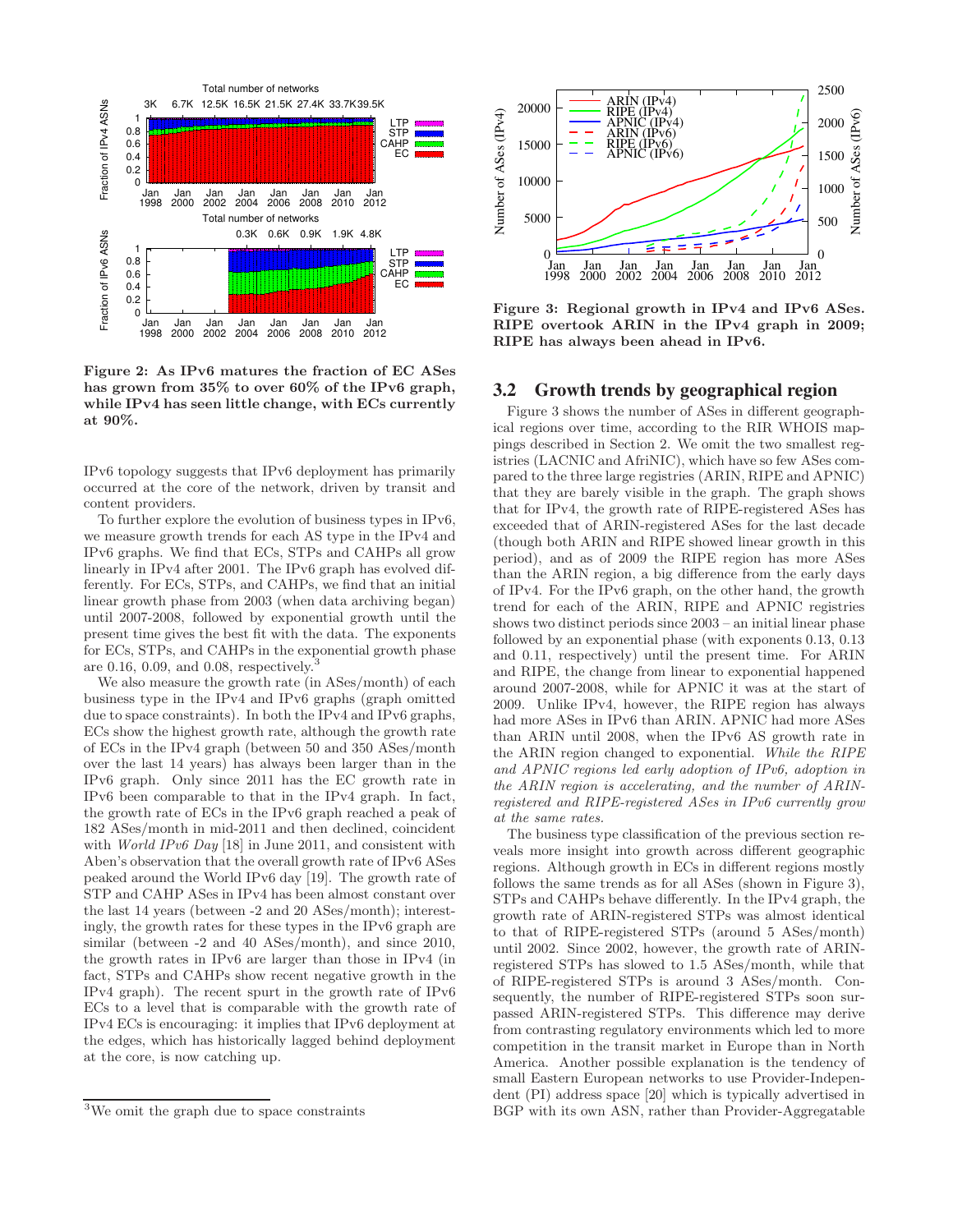| Peer       | ASN   | Name                               | Type       | BGP source     | When     |
|------------|-------|------------------------------------|------------|----------------|----------|
| ACOnet     | 1853  | Austrian Academic Computer Network | CAHP       | RIS RRC 05     | Oct 2003 |
| IIJ        | 2497  | Internet Initiative Japan          | <b>STP</b> | Routeviews 2/6 | Jul 2003 |
| <b>NTT</b> | 2914  | NTT Global IP Network              | <b>LTP</b> | Routeviews 2/6 | Jul 2003 |
| Tinet      | 3257  | Tiscali International Network      | <b>LTP</b> | Routeviews 2/6 | Oct 2003 |
| <b>HE</b>  | 6939  | Hurricane Electric                 | <b>LTP</b> | Routeviews 2/6 | Jul 2003 |
| AT&T       | 7018  | AT&T Services                      | <b>LTP</b> | Routeviews 2/6 | Apr 2004 |
| BIT        | 12859 | <b>BIT BV</b>                      | <b>STP</b> | RIS RRC 03     | Jan 2003 |

Table 1: BGP vantage points (VPs) providing both IPv4 and IPv6 routing data since 2003. Six of the seven networks are transit providers, which may bias our view of the topology because we miss peering links below.



Figure 4: Fraction of dual-stacked origin ASes reachable over an identical AS-level path in both IPv4 and IPv6. Currently, more than 40% of the ASlevel paths used to reach an origin are the same in both protocols.

(PA) address space which is typically advertised in BGP by a provider network. In the IPv6 graph the number of STPs and CAHPs in the RIPE region has exceeded that of the ARIN region since 2003 (the start of IPv6 data collection), consistent with the stronger community pressure in Europe for operators to support IPv6, including European Commission funding for IPv6 deployment from its early stages.

# **4. EVOLVING STRUCTURE OF IPV4 AND IPV6 TOPOLOGIES: AS PATHS**

Similar to our belief that the composition of a maturing IPv6 topology should look more like the IPv4 topology, we also expect a convergence to occur between the best AS path between a given pair of ASes in IPv4 and IPv6. Another reason to compare IPv4 and IPv6 AS path congruity is its correlation with performance. In Section 7 we show that IPv6 data plane performance is worse than IPv4 when the AS paths differ, but when the AS paths are the same, IPv6 performance is comparable to that of IPv4. Improved congruity between IPv4 and IPv6 paths seem to improve IPv6 performance, which is likely to further promote IPv6 deployment. To explore trends in congruity between IPv4 and IPv6 paths, we first calculate the fraction of AS paths from a given vantage point (VP) toward dual-stacked origin ASes (i.e., ASes that advertise both IPv4 and IPv6 prefixes) that are identical in IPv4 and IPv6. If there are multiple IPv4 or IPv6 AS paths available between a given VP and an origin AS, we report it having an identical AS path if any of the paths are the same. If they differ, we dissect the



Figure 5: Fraction of origin ASes reached via an AS for each BGP vantage point in October 2011. Hurricane is relatively more prominent in the IPv6 topology than Level3 is in the IPv4 topology.

differences, in terms of which ASes are added and removed from those paths. This analysis also reveals the presence of dominant players in the IPv6 topology.

We first measure the evolution of IPv6 from seven vantage points listed in Table 1 (four LTPs, two STPs, and one CAHP) which have provided BGP data to Routeviews and RIS since 2003. For each topology snapshot, we use the set of majority-filtered (as described in Section 2) AS paths exported by these six monitors. We remove all prepending from AS paths, and discard paths with AS sets or loops. This filtering process rejects 0.1% of AS paths due to AS sets or loops.

## Identical AS paths in IPv4 and IPv6

Figure 4 plots the fraction of dual-stack paths that are identical in IPv4 and IPv6 from each vantage point over time. According to this metric, IPv6 paths are maturing slowly. In January 2004, 10-20% of paths were the same for IPv4 and IPv6; eight years later, 40-50% of paths are the same for six of the seven vantage points. The most significant trend in this data is the rise in prominence of Hurricane Electric. In April 2007 only 5% of its dual-stacked paths were identical, but in 2012 just over 50% of dual-stacked paths are the same from Hurricane's perspective.

### Different ASes in IPv4 and IPv6 AS paths

Since only between 40% and 50% of the AS paths from different vantage points to dual-stacked origin ASes are the same, the next question is: how do the paths differ? We compute the AS edits required to make the IPv4 paths identical to the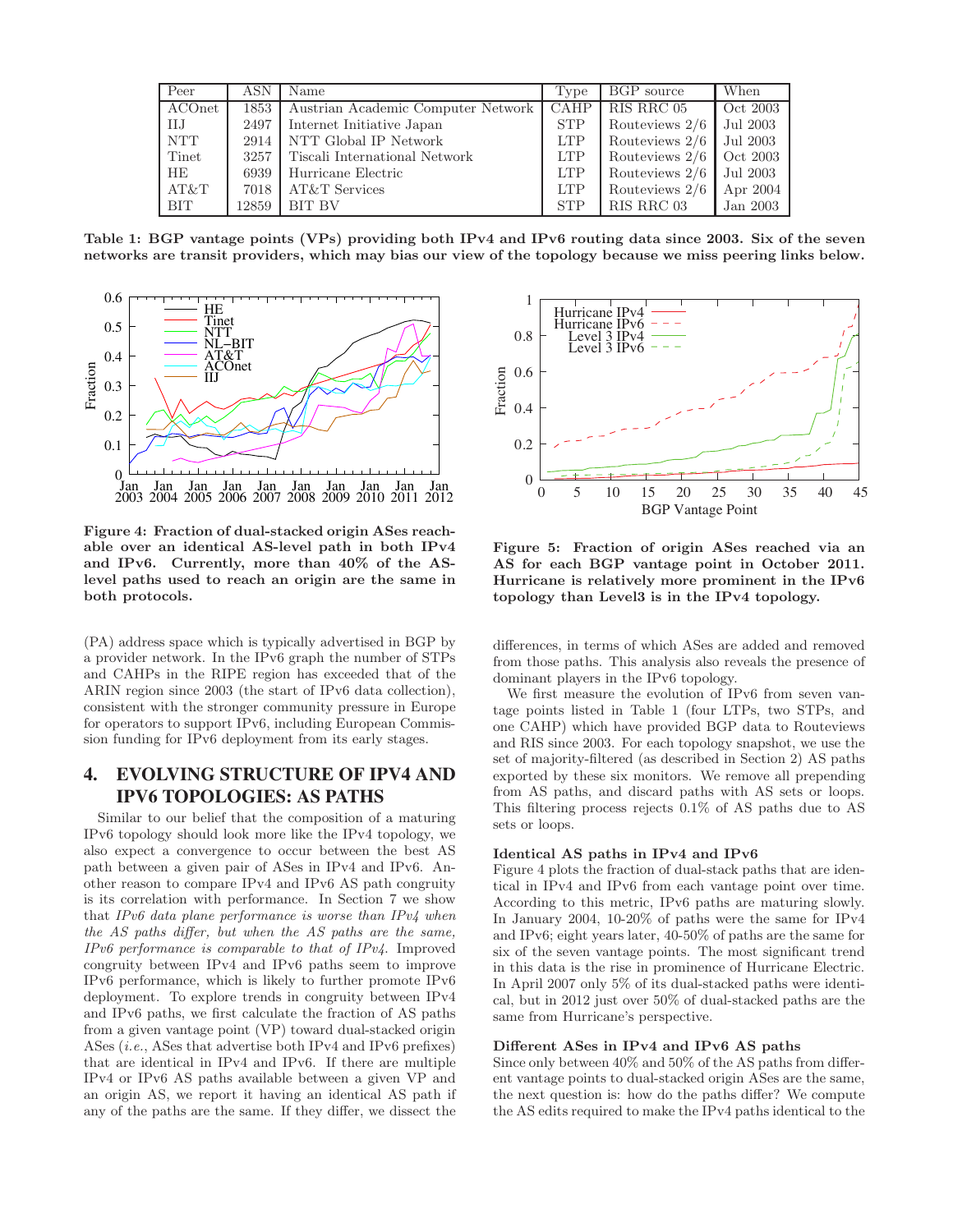

Figure 6: Average AS path lengths to dual-stacked origin networks over time from different vantage points, and the fraction of paths of length 2 (directly connected), length  $\leq$  3, and so on. In January 2011, HE was directly connected to 40% of dual-stacked origin ASes in IPv6. Since 2003, other transit providers have observed the fraction of directly connected dual-stack ASes decrease.

IPv6 paths – specifically, which ASes are most often added and removed from AS paths that differ. Between 2011 and 2012 Hurricane Electric was added to between 20% and 50% of IPv6 paths that were different to a corresponding IPv4 path, depending on the vantage point. There were no other ASes added to IPv6 paths as frequently and consistently across vantage points as Hurricane. No AS is consistently missing from IPv4 paths.

#### ASes most frequently seen in AS paths

Next, we examine the AS paths from all BGP vantage points  $(VPs)$  that provide a full table<sup>4</sup> to Routeviews and RIPE collectors in October 2011 to determine the relative prominence of ASes in the IPv4 and IPv6 topologies. We define the *prominence* of an AS  $X$  to a VP as the fraction of origin ASes that are reached through it.<sup>5</sup> While the AS that appears most often depends on the VP in question, we find that for all IPv6 VPs, Hurricane Electric appears in the largest fraction of AS paths (between 20% and 95%, see Figure 5). Contrast this with the importance of Hurricane Electric in the IPv4 topology, where it appears in fewer than 10% of AS paths from any given vantage point. Level3 (AS3356), the largest player in the IPv4 space in terms of this metric, appears in between 5% and 80% of IPv4 AS paths, depending on the vantage point. This data suggests that Hurricane Electric is more prominent in the IPv6 graph than the most prominent player in the IPv4 graph.

## AS path lengths in IPv4 and IPv6

Even though the IPv4 AS graph continues to grow in the number of ASes (linearly, after initial exponential growth until 2002), the average AS path length as measured from Routeviews/RIPE vantage points is almost constant around 4 AS hops since January 1998 [6]. We emphasize that this result is based on ASes that provide data to Routeviews and RIPE collectors, and does not necessarily reflect the average AS path length that an arbitrary AS sees. Figure 7

shows the average path length (in AS hops after removing AS prepending) in the IPv4 and IPv6 topologies over time, as measured from all Routeviews and RIPE vantage points. The average AS path length for IPv6 shows a decreasing trend, and showed a sharp decrease since 2008. This result is counter-intuitive, given the relative sparseness of the IPv6 topology as compared to the IPv4 topology. We dig deeper into the possible reasons for the decreasing IPv6 AS path length, by measuring the average AS path length from different IPv6 capable monitors over time.

Figure 6 shows the average AS path length seen from the perspective of Hurricane Electric  $(6(a))$ , and from the other vantage points  $(6(b))$ . The average path lengths from vantage points other than HE are similar, hence we group them together. The plot also shows the number of AS paths of length 2 (origin AS is directly connected to the VP), of length  $\leq$  3, and so on. Our main observation is that the average IPv6 AS path length seen by Hurricane Electric decreases, while for other transit providers it is almost constant. The fraction of ASes directly connected to Hurricane in IPv6 increased from 10% in Jan 2007 to 40% in Jan 2010, perhaps as a result of Hurricane's open peering policy in IPv6 [21]. Other transit providers saw the fraction of dualstacked networks that are directly connected decline (indicated by the curve labeled " $==2$ " in Figure 6(b)), further confirming the rising dominance of HE in the IPv6 topology. We conclude that the overall decreasing trend seen in the average IPv6 AS path length is due to this increasing dominance of HE in the IPv6 topology. We recommend caution in analyzing graph properties of the IPv6 AS topology; due to its relatively small size, the presence of even a few important ASes such as Hurricane Electric can significantly affect overall graph properties.

# **5. EVOLVING STRUCTURE OF IPV4 AND IPV6 TOPOLOGIES: AS GRAPHS**

We next directly compare the IPv4 and IPv6 topologies over time. Again we hypothesize that as the IPv6 network matures, its topological structure should grow more congruent with IPv4's structure, i.e., an increasing fraction of ASes and AS links will be common to both topologies, the most

<sup>4</sup>We define a VP as having a full table if it has BGP paths to at least 35,000 IPv4 ASes and 3,900 IPv6 ASes.

 $5$ This metric is related to *betweenness centrality*, but only uses paths observed from a single VP.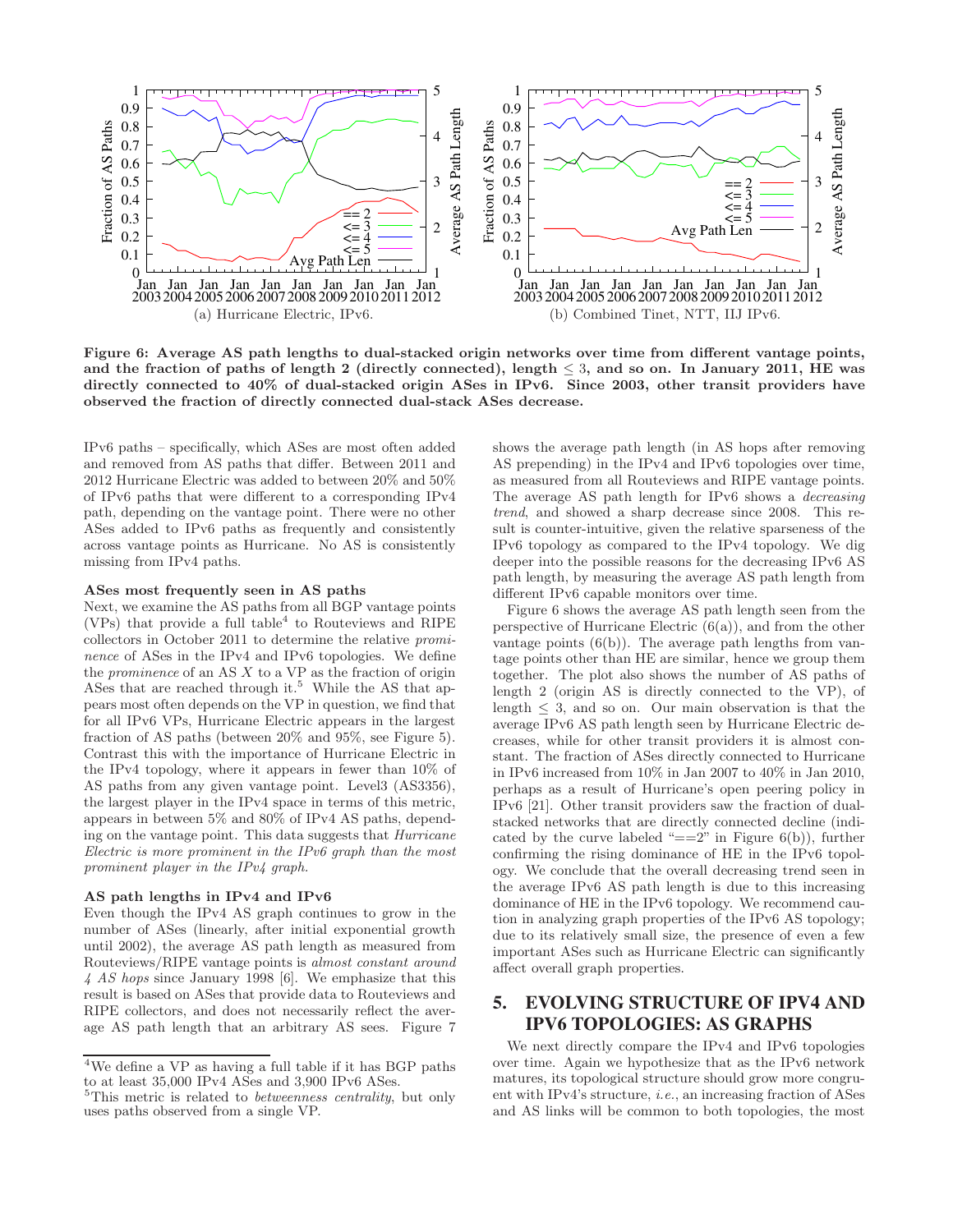highly connected ASes should grow to be more similar in both topologies, and upstream IPv4 and IPv6 providers for the same edge AS should eventually converge.

## **5.1 Common ASes and AS links in the IPv4 and IPv6 graphs**

For each topology snapshot, we find the set of ASes that are present in either the IPv4 or the IPv6 AS topology, which we call the combined topology. In each snapshot, more than 99% of ASes and more than 96% of AS links in the combined topology were present in the IPv4 topology, i.e., the number of ASes that are unique to the IPv6 topology is negligibly small. Consequently, we focus most of our analysis on the set of ASes from the combined topology that were present in the IPv6 topology.

#### Common ASes present in IPv6 topology

Figure 8 shows the fraction of ASes from the combined topology that are present in the IPv6 topology. We measure these fractions for all ASes, and further classify ASes according to business type. We find that the fraction of ASes from the combined topology that are seen in the IPv6 topology varies widely depending on business type. Almost all LTPs are now seen in the IPv6 topology; The 3 exceptions are AS1 (owned by Level 3 Communications, but no longer the primary ASN), AS7132 (owned by AT&T. AS7018, also owned by AT&T is in the IPv6 topology), and AS3786 (owned by LG DACOM. AS9316 owned by the same organization is in the IPv6 topology). Significantly, around 50% of STPs and CAHPs from the combined topology are also present in IPv6, while fewer than 10% of ECs are seen in the IPv6 topology. Since the combined AS topology is dominated by ECs, the overall fraction of ASes seen in IPv6 is similarly low, which further confirms our earlier observation that IPv6 adoption is faster in the core of the network while the edge (ECs) has been slow to deploy IPv6.

We also measured the fraction of ASes from the combined topology that are present in IPv6, separately for each geographic region (figure omitted due to space constraints). We find that this fraction is less than 20% for each geographic region. As of late 2011, the APNIC region (for which 16% of ASes from the combined topology are present in IPv6) is slightly ahead of RIPE (14%), which is well ahead of ARIN (9%). Interestingly, this ordering is the same order in which the registries either ran out (APNIC in April 2011 [2]) or are projected to run out of IPv4 addresses (RIPE in August 2012, and ARIN in June 2013). As early as 2003, news



Figure 7: Average IPv4 AS path length is almost constant, while in IPv6 it decreases.



Figure 8: Fraction of ASes from the combined (IPv4+IPv6) graph that are present in the IPv6 graph, classified according to business type and geographical region. Less than 10% of ECs, while 90% of LTPs are present in the IPv6 graph.

reports claimed APNIC to run out of allocatable IPv4 addresses first, with RIPE and ARIN soon to follow [22].

#### ASes unique to the IPv6 topology

We briefly comment on the small set of ASes that were present only in the IPv6 topology. In our latest topology snapshot from October 2011, 109 ASes were only in the IPv6 topology. Of these, 42 ASes (34 ECs, 5 STP, and 3 CAHPs) were in the IPv4 topology in some previous snapshot (and hence we were able to assign business types to these ASes). Inspection of the as-names and descriptions of the other 67 ASes (as they appear in the RIR whois databases) reveals that 27 can be trivially matched with ASes in the IPv4 topology that have similar names and descriptions. This overlap hints at organizations using separate ASes to provide IPv4 and IPv6 connectivity. Furthermore, we found that 2 ASes unique to the IPv6 topology were administered by universities that used IPv4 address space announced from the respective national research and education networks ASes. This shows that organizational boundaries of the entities that manage ASes in the IPv4 and IPv6 topology do not always align.

#### Common top ASes

We measure the fraction of the top- $K$  ASes (in terms of AS degree) from the IPv4 topology that are also top among the top- $K$  ASes in the IPv6 topology. As the IPv6 network matures, we expect that the top ASes from the IPv4 topology will also appear as the top ASes in the IPv6 topology. Figure 9 shows the fraction of the top-K ASes from the IPv4 topology that are also among the top-K ASes in the IPv6 topology, for  $K=10, 50$  and 100. This fraction has increased from around 20% in 2003 to more than 60% currently. Until 2008, however, the top-K fraction for  $K=10$  was significantly smaller than that for  $K=50$  and  $K=100$ , indicating that the largest ASes in the IPv4 topology were either not present in IPv6, or were not among the largest ASes in the IPv6 topology. This difference has decreased sharply in the last 3-4 years – currently 60% of the top-10 ASes from IPv4 are also in the top-10 for the IPv6 topology.

#### Common AS links

Finally, we are interested in the common set of AS links between the IPv4 and IPv6 topologies. As mentioned in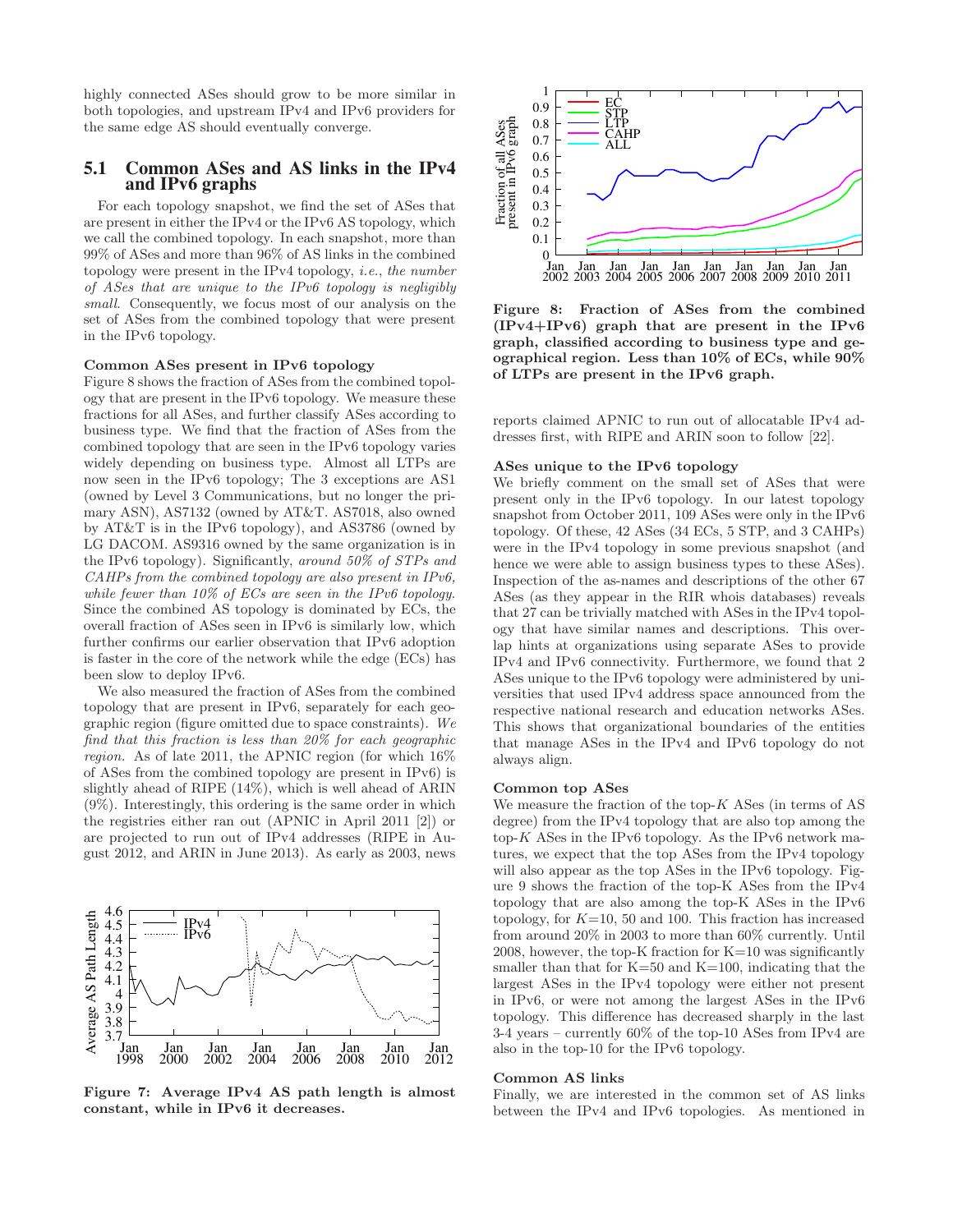

Figure 9: Fraction of ASes from the top-K ASes in the IPv4 graph that are also in the top-K ASes in the IPv6 graph. The fractions increase for different K values.



Figure 10: Fraction of AS links from combined (IPv4+IPv6) graph that are present in the IPv6 graph, classified according to business type of link endpoints.

Section 2, our BGP vantage points are likely to miss some AS links, particularly peering links lower in the hierarchy than the Routeviews/RIPE BGP monitors. We are, however, interested in the fraction of links from the IPv4 topology which were also seen in the IPv6 topology. The aforementioned visibility issues should affect both the IPv4 and IPv6 graphs similarly, and hence our analysis should not be impacted by missing peering links in the measured IPv4 and IPv6 topologies. Figure 10 shows the fraction of AS links from the combined topology that also appear in the IPv6 topology over time. We compute this fraction for all AS links and also classify them based on the business types of the endpoints. As with ASes, the fraction of AS links seen in the IPv6 topology is less than 20% for the overall graph. This fraction varies widely, however with the business type of the AS on each end of the link. Links involving ECs are the least represented in the IPv6 graph, while larger fractions of links involving STPs, LTPs, and CAHPs are seen in the IPv6 graph. This is again consistent with our previous finding that the pace of IPv6 adoption is higher in the core of the network but lags at the edge (represented by ECs).

# **6. EVOLVING DYNAMICS OF IPV4 AND IPV6 INFRASTRUCTURE**

Continuing to explore our hypothesis that a maturing IPv6 network should look more like the IPv4 network, we compare the evolution of routing dynamics in IPv4 and IPv6. In particular, we focus on the evolution of update churn, correlation between the update churn seen from different vantage points, path exploration, and convergence times in IPv4 and IPv6. We focus on these metrics for the following reasons. First, we hypothesize that both IPv4 and IPv6 should show a similar relation between update churn and the size of the underlying topology. Second, due to business relationships and dense interconnection among ASes, churn becomes localized, and each vantage point does not see the same set of routing events. Consequently, correlation between update churn seen at different vantage points can serve as a measure of the maturity of the underlying network and business relationships. Finally, previous work has shown that end-to-end delays and loss rates are significantly higher during routing events [23]. It is thus useful to compare the extent of path exploration and routing convergence times during routing events. If these metrics are significantly worse in IPv6 as compared to IPv4, then it could deter the adoption of IPv6.

# **6.1 Churn as a function of topology size and vantage point**

Interdomain routing scalability has been a topic of major concern in recent times  $[24, 25]$  for two reasons – increasing routing table size, and increasing rate of BGP updates (churn). The latter can be a more serious concern, because failing to process updates in a timely manner can trigger a wide-scale instability and result in traffic blackholing. Some of these concerns were put to rest by observations that churn in the IPv4 topology grows slowly [26, 27], and at the same rate as the underlying topology. More recently, however, Huston [28] compared IPv4 and IPv6 BGP update time series and concluded that while IPv4 churn has grown slowly (linear), IPv6 churn has been increasing exponentially. This qualitative difference between the evolution of update churn in IPv4 and IPv6 raised speculation on whether routing dynamics in IPv6 are fundamentally different from those in IPv4. In order to investigate these differences, we next compare the evolution of BGP churn in IPv4 and IPv6. We define churn as the rate of BGP updates received from a vantage point (e.g., updates per day). This definition of churn is consistent with previous related work in the area.

#### Churn as a function of topology size

To understand how churn has evolved with respect to network size, we track the growth in the number of updates, normalized by the size of the underlying AS topology. To calculate this metric, we bin the total number of updates per day into three-month windows, find the median daily churn (using the average daily churn gives similar results) for each window, and divide it by the average number of ASes in the topology during that time window. Figure 11 plots this metric for IPv4 (top) and IPv6 (bottom).

In IPv6 this number has remained mostly stable since Jan 2004 at  $\approx$  3 updates per origin AS, except at the AT&T monitor which sees half that many. In IPv4, except for the AT&T and NTT monitors, this metric stabilized in 2006 at  $\approx$  5 updates per origin AS. Other monitors that peer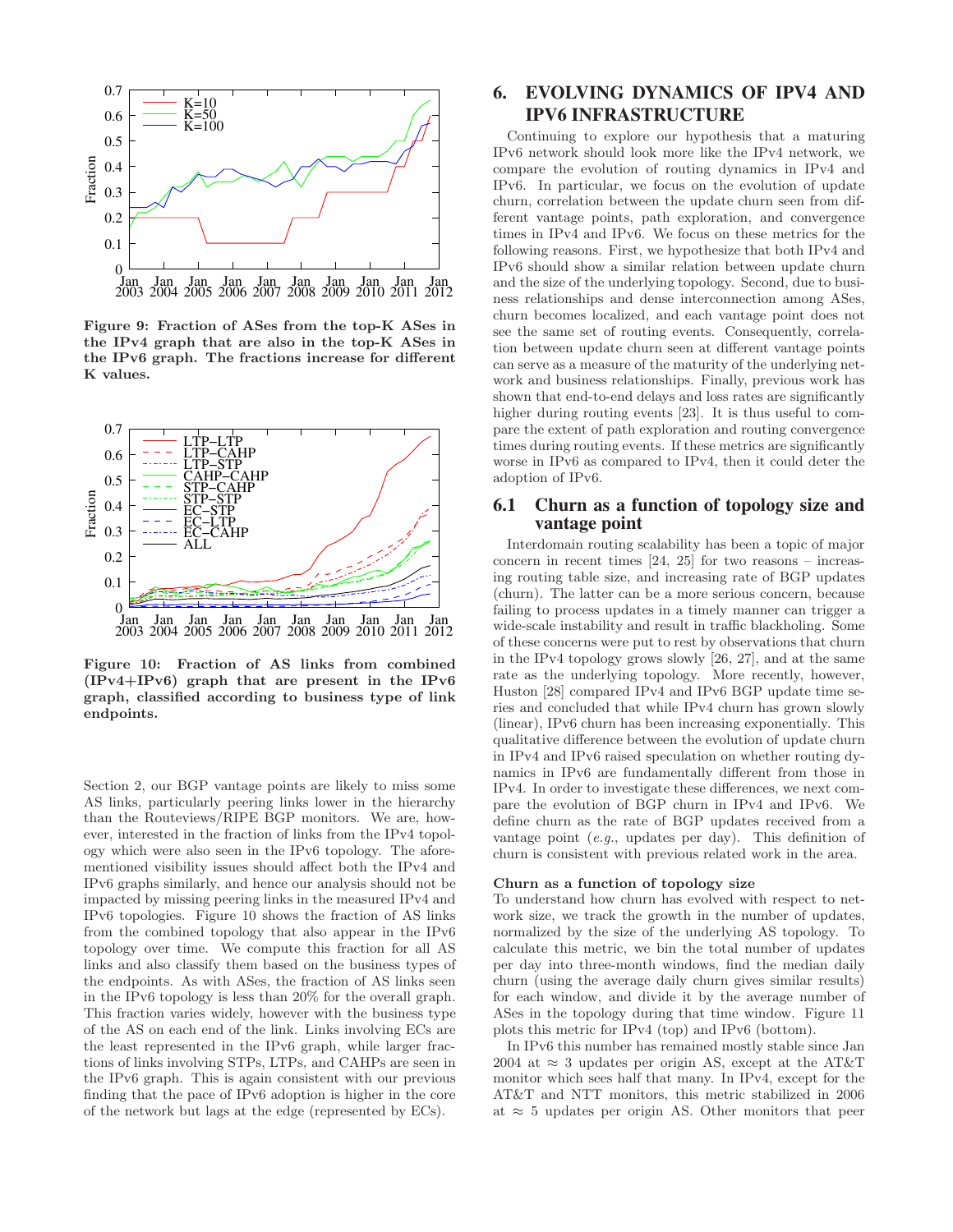

Time Figure 11: Churn growth in relation to topology size in IPv4 (top) and IPv6 (bottom). BGP churn, in both IPv4 and IPv6, grows linearly with the number of ASes.

with the Oregon-IX collector show similar behavior. We hypothesize that the anomalies exhibited by the AT&T and NTT monitors are caused by non-stationary periods, which we confirm by filtering out noise from the AT&T time series as described in [26] and plotted in Figure 11 (top panel) as AT&T\*. Similar to the other monitors, this filtered AT&T\* time series exhibits a stable ratio of 5 updates per origin AS.

To summarize, while previous work has pointed to the qualitatively different growth trajectories of IPv4 and Ipv6 churn, we showed that churn in both protocols grows at the same rate as the underlying topology. We emphasize that understanding the evolution of update dynamics requires examining more than temporal evolution; we must also consider the evolution of the underlying topology. Measuring churn normalized by the size of the underlying topologies reveals a richer picture, namely that BGP update dynamics in IPv4 and IPv6 are qualitatively similar and their growth is a function of the growth in the number of ASes. Explaining why the average number of updates per AS is 5 in IPv4 and 3 in IPv6 is an interesting open question. We believe that this has to do with the nature of the underlying topologies and prevalent operational practices such as business relationships and traffic engineering.

#### Churn seen from different vantage points

The churn seen from different vantage points can shed some light on the maturity of the underlying topology, because as ASes establish denser interconnections and enforce business relationships, churn becomes more localized, i.e., some routing events only affect a limited part of the Internet.

We calculate the cross-correlation between all pairs of daily churn time series in IPv6 and IPv4 respectively, for the monitors in Figure 11. We use the non-parametric Kendall's  $\tau$  rank correlation coefficient [29], a measure of association between random variables based on the ranking of their sample data. Kendall's  $\tau$  takes value in the range [-1,1]; a value of 1 denotes a perfect correlation and a value of -1 denotes anti-correlation. Figure 12 shows the calculated correlation



Figure 12: Correlation of the BGP churn time series across monitors. IPv6 monitors exhibit stronger correlation than IPv4 monitors.

coefficients between all pairs of IPv6 time series, as well as between all IPv4 pairs. IPv4 pairs show little correlation, with  $\tau$  values mostly below 0.4, but IPv6 pairs show strong positive correlation, with  $\tau$  values mostly above 0.5. The lack of correlation between IPv4 monitors indicates that churn is highly dependent on the location and configuration of the corresponding router. As stated earlier, this is likely due to denser interconnection and enforcement of business relationships in the IPv4 topology. We have studied this effect in our previous work, where we showed that correlation between IPv4 churn time series doubles after filtering out updates triggered by routing events that affect only a limited part of the Internet [26].

To summarize, we find that the churn seen by different BGP vantage points shows stronger correlation in IPv6 as compared to that in IPv4. Two factors might contribute to the stronger correlation between IPv6 time series than in IPv4. First, the IPv6 AS graph is much smaller and thus provides less isolation (i.e., routing changes will have a larger scope of impact). A second possibility is that since IPv6 deployment is still at an early stage, business policies may be less enforced and monitored, which would also result in less isolation of BGP messages. As IPv6 deployment proceeds, we expect both of these factors to change; the IPv6 topology is growing exponentially, interconnection is becoming denser, and business relationships in IPv6 will start to be enforced. Thus, we expect the correlation of IPv6 churn seen from different BGP monitors to decrease over time and become similar to that in IPv4.

## **6.2 Path exploration and convergence times**

Routing changes have different outcomes. Some changes result in the withdrawal (addition) of a prefix from (to) the routing table. Other changes alter the reachability information to a prefix (e.g. rerouting). In addition, routing changes can be transient or long-lasting. The effects of routing instability on data plane characteristics such as loss rate have been well studied [23]. It is thus important to compare routing changes in IPv6 and IPv4. But, first we must identify and group prefix updates that constitute a routing change. When an underlying incident triggers a routing change, it often results in several updates for each affected prefix (i.e., convergence sequence). The duration of this convergence sequence is referred to as convergence time. A prefix event is a sequence of updates for a given prefix that are likely triggered by the same underlying cause. We use the definition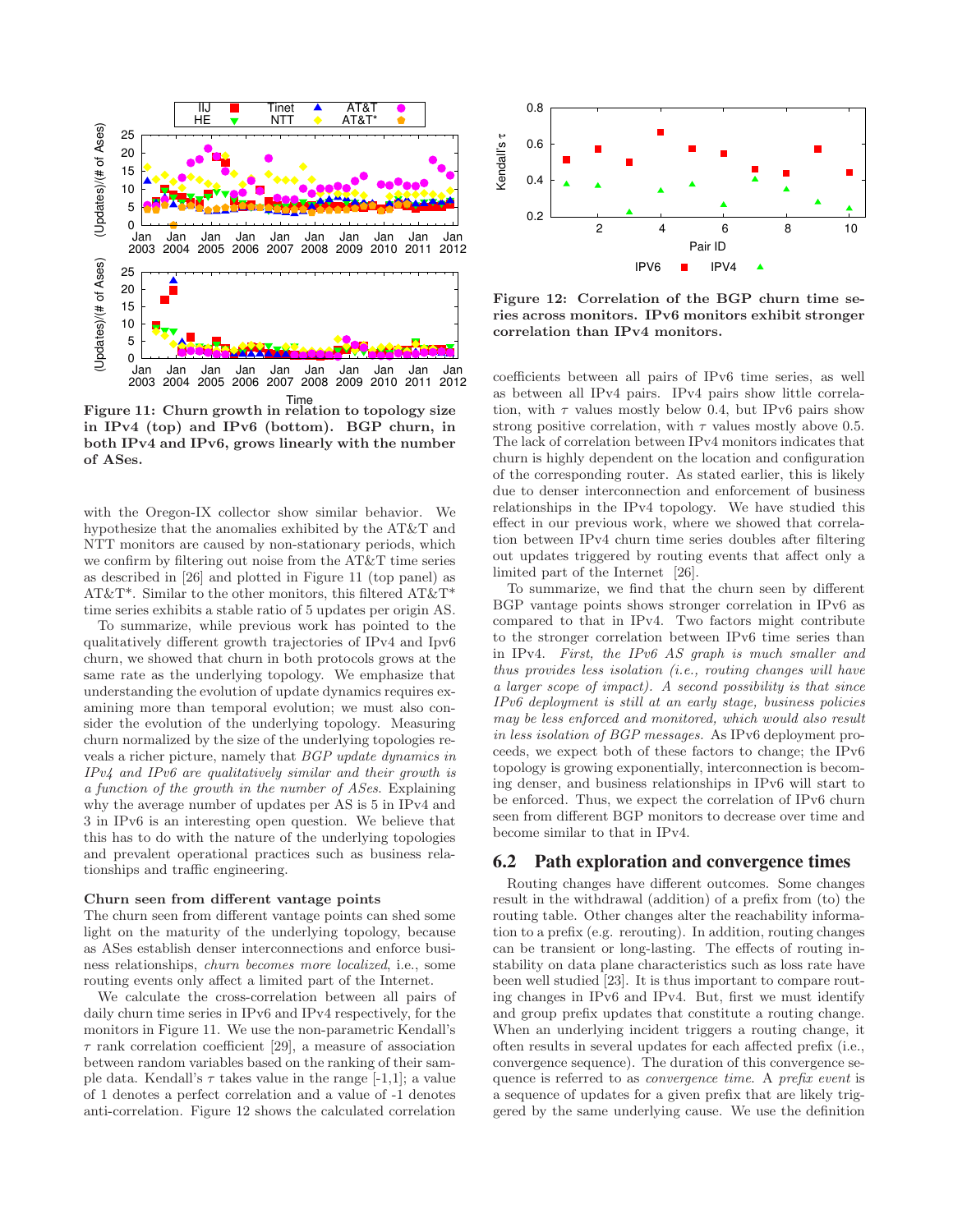

Figure 13: Comparing path exploration and convergence times (IIJ). The average number of updates per routing change event gradually converges between IPv4 and IPv6. The average convergence time in IPv6 is burstier, with a lower bound at a similar level as in IPv4.

by Wu et al. [30] to identify prefix events: Two consecutive updates for the same prefix belong to the same prefix event if they are no more than 70 seconds apart. The maximum duration for a prefix event is set to 10 minutes. Events with duration longer than 10 minutes are considered to be flapping. These prefix events can be classified based on the best known path to the affected prefix before and after the event [31, 32]. After identifying all prefix events in our time series, we compute two metrics reflecting their impact: path exploration (average number of updates observed per event) and convergence time. When a route to a prefix fails, BGP may explore several routes before converging to a new route or withdrawing the prefix altogether. A longer path exploration extends BGP convergence time which will likely impede data plane performance.

#### Path exploration

Path exploration is often more pronounced in events that lead to a complete withdrawal of a prefix (AW events) [32]. The top panel in Figure 13 compares the average number of updates per an AW event in IPv6 and IPv4 as seen from the perspective of  $III^6$ . In IPv4, this number has mostly remained stable below 4. We also observe a slight increase in post-withdrawal path exploration after 2009. In IPv6, on the other hand, this number was around 10 updates until early 2005, it then decreased gradually and stabilized around 4. When investigating AW events that took place in the first two years of the study period, we find that our monitors explored monotonically longer paths before sending the final withdrawal. In IIJ for example, the median length of the longest explored path was 18 hops in January 2004 and gradually dropped to stabilize around 7 hops in 2008. We can imagine two possible causes for this gradual reduction in path exploration. First, ten years ago only a few hundred ASes had deployed IPv6, and routing policies may have been less enforced, allowing exploration of many more alternative paths. Second, the early IPv6 graph was sparser, so paths were naturally longer (see Figure 7), leading to proportionally longer convergence times (i.e., more path exploration) [33]. The trends identified above are consistent across monitors.

#### Convergence times

The bottom panel in Figure 13 shows the evolution of BGP convergence time from the perspective of IIJ, measured as the monthly average of all prefix event durations (i.e., the time difference between the first update and the last update in an event). The average convergence time in IPv4 is stable around 50 seconds, but is higher and less stable in IPv6. During 2004, IPv6 convergence time was slightly higher, similar to the path exploration metric. We also recorded two periods with sustained higher convergence times, in 2006 and 2010. A closer look at the data showed that the increase in 2006 was caused by one prefix that flapped between two paths that only differed in the ATOMIC AGGREGATE attribute (i.e., one path is announced as aggregated while the other as not). The fact that a single prefix has a large impact on the measured convergence time is surprising. However, our data shows that the small size of the IPv6 routing system makes it vulnerable to such effects. The number of prefix events per day rose sharply from  $\approx 200$  before this instability to  $\approx 350$  due to the unstable prefix; this single flapping prefix experienced 150 instabilities per day. On the other hand, the number of prefix events per day is two orders of magnitude larger in IPv4 than in IPv6. When we exclude events related to this prefix, the convergence time drops to the same level as prior to the instability. A similar flapping that involved five prefixes caused the peak in 2010. We believe that this activity was triggered by an IGP misconfiguration in the origin AS. These peaks were evident in all monitors, consistent with the earlier observed strong correlation between IPv6 monitors. Apart from these anomalous periods, IPv6 generally matched IPv4 in terms of convergence time.

To summarize, the evolution of path exploration and convergence time shows that the characteristics of routing changes in IPv6 are gradually becoming similar to those in in IPv4. This is an encouraging trend, as it suggests an increasing maturity in IPv6 deployment. Furthermore, any performance degradations resulting from routing changes in IPv6 should be no worse than we see in IPv4.

# **7. IPV4 VS. IPV6 PERFORMANCE**

Figure 14 plots the the relative performance as measured by relative download times for all five vantage points we use (method described at the end of Section 2). Confirming the results of Nikkhah et al. [16], 79% of paths we observed had IPv6 performance within 10% of IPv4 (or IPv6 had better performance) if the forward AS-level path was the same in both protocols, while only 63% of paths had similar performance if the forward AS-level path was different. However, our measurements (and theirs) are dominated by the path RTT because the transfers are typically small (although we only analyze measurements of transfers over 10K bytes). The dashed lines in Figure 14 plot the relative

 ${}^{6}$ Due to space limitations, we only present results for the IIJ monitor. Other monitors show qualitatively similar results.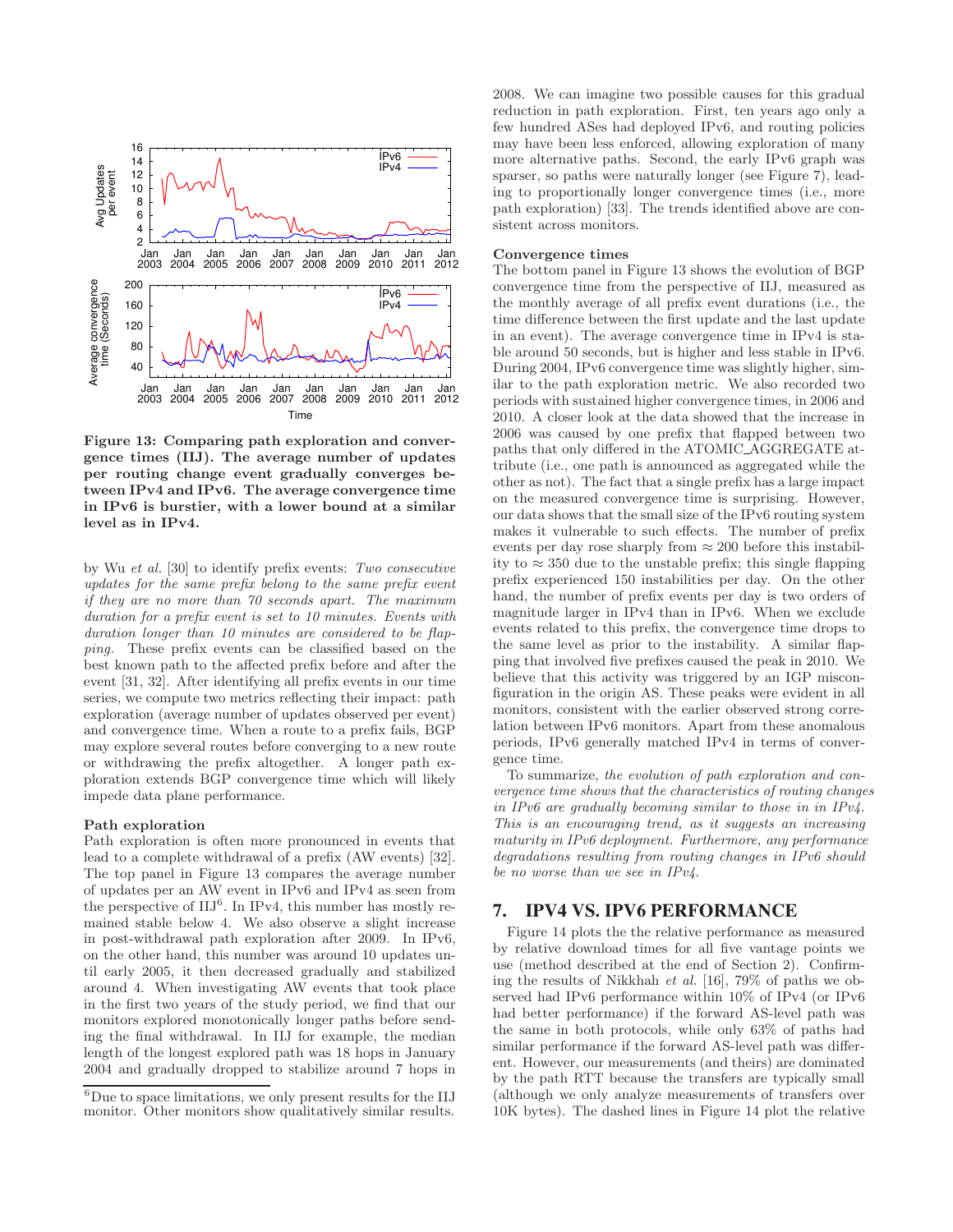

Figure 14: Relative performance between IPv4 and IPv6 measured by the relative mean fetch times (solid lines) and minimum SYN/ACK RTT (dashed lines). Because small pages (although over 10K bytes) are fetched, performance is dominated by relative RTT. The annotations at  $x=0.1$  represent the points where performance is at least 10% worse in IPv4 or IPv6. IPv4 and IPv6 performance is more likely to be similar if the same AS-level paths are used for both IP protocols.

RTTs measured to the same (IPv4 and IPv6) webservers; the solid lines (relative fetch time) and the dashed lines (relative RTTs) are barely distinguishable. When IPv6 performance is better, it is more likely correlated with a different forward AS-level path. However, the correlation between RTT and fetch time is weaker when IPv6 performance is better, for reasons we do not yet understand.

#### Implications of correlation between performance and topological congruence

The significant correlation between data plane performance between two endpoints and the congruity of the AS path between them inspires us to ask: how far are we from topological parity between IPv4 and IPv6?

Recall from Section 4 that only 40-50% of AS paths are actually identical. There are several reasons why the AS paths in IPv4 and IPv6 could be different – the ASes or AS links seen on the IPv4 path may not be present in the IPv6 topology, or networks may simply choose different routes for IPv4 and IPv6. With the data available to us, we cannot confirm why the AS paths differ; we can, however, measure how much congruence between IPv4 and IPv6 AS paths is possible today. For each link in an IPv4 AS path toward a dual-stacked origin AS, we examine whether that link is present in the IPv6 topology, regardless of the AS path on which it appears. Figure 15 shows that currently, 60-70% of AS paths could be identical in IPv4 and IPv6 without configuring a new BGP peering session, because for these paths each IPv4 link is already present in the IPv6 topology, just not yet part of an observable BGP-policy-compliant path between the edges. We take a step further and examine what would happen if each IPv6-capable AS were to establish equivalent peerings in IPv6 and IPv4. Figure 16 shows the fraction of IPv4 AS paths where each AS on the path appears in the IPv6 topology. If current IPv6-capable ASes



Figure 15: Fraction of dual-stack ASes reachable using an IPv4 AS path where all AS links in that path are in the IPv6 AS-level graph. If IPv6 BGP paths chosen were consistent with IPv4 paths, then 60% to 70% of ASes could be reached over a path congruent in IPv4 and IPv6.



Figure 16: Fraction of dual-stack ASes reachable using an IPv4 AS path where all ASes in that path are in the IPv6 AS graph. If current IPv6 capable ASes established peerings equivalent in IPv4 and IPv6, then 95% of paths would be identical.

established equivalent peerings in IPv4 and IPv6, 95% of AS paths could be identical in IPv4 and IPv6, i.e., for an AS link on such a path, both ASes are present in the IPv6 topology, and both ASes already peer in IPv4. If these ASes also started IPv6 peering, we could see the AS paths converge. These results are encouraging, but they are even more motivating when juxtaposed with performance measurements which show IPv4 and IPv6 data plane performance is comparable when the AS paths are the same. Together, these results demonstrate the undeniable benefit of BGP peering parity between IPv4 and IPv6 AS-level topologies.

# **8. RELATED WORK**

Many attempts have been made to evaluate the status of IPv6 adoption and penetration [34, 35, 36, 37, 38, 39, 40, 41, 42, 43]. None have found significant activity, even though IPv6 has been implemented on all major network and host operating systems. Current levels of observable IPv6 activity fall well below 1% [40, 42, 43]. Google plots a time-series of the percentage of Google users that would access www.google.com over IPv6 if it had an IPv6 address,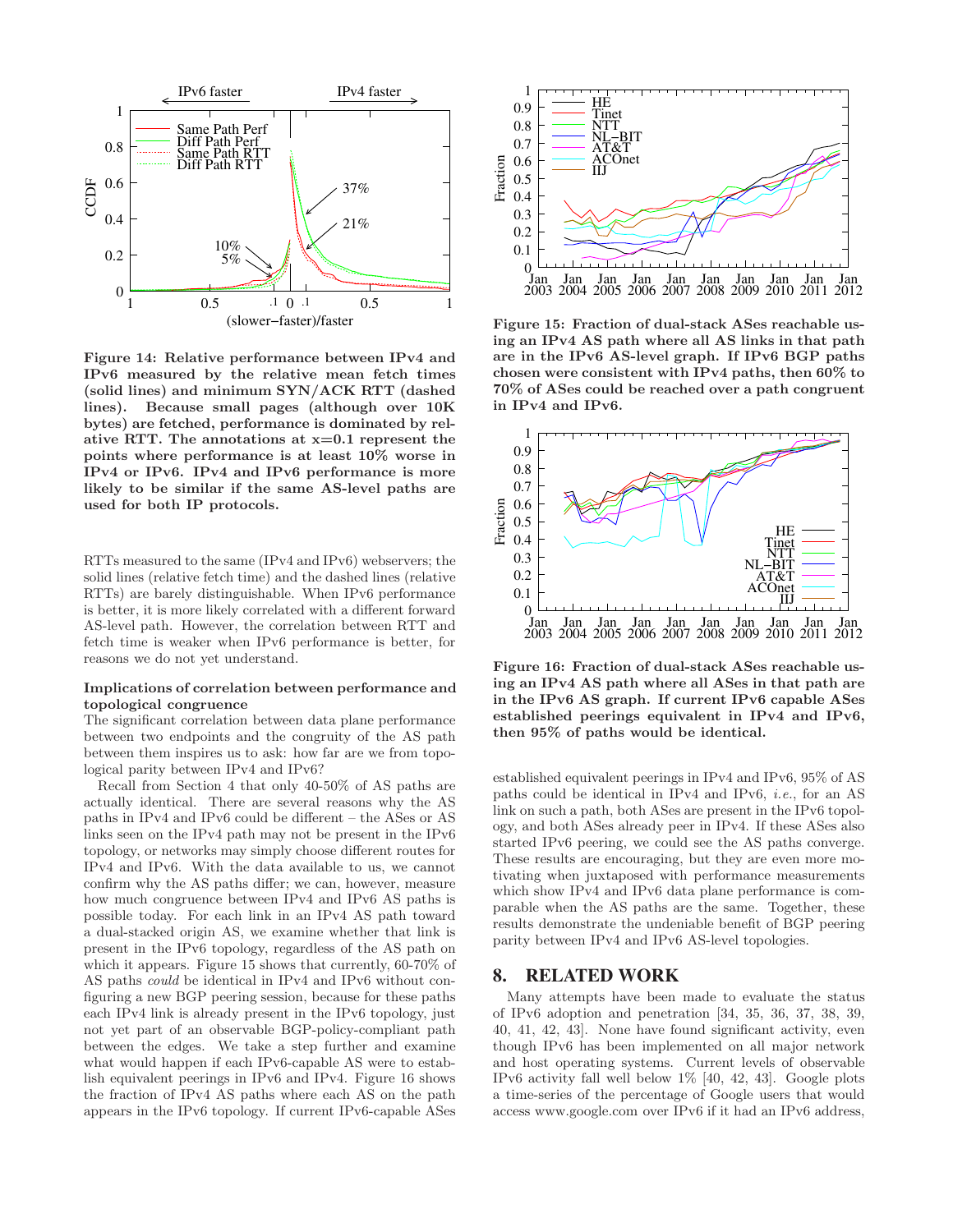which moved from 0.1% in September 2008 to 0.6% in May 2012 [3]. By some accounts, IPv6 development is progressing faster in Asian countries, e.g., China [44]. Notably, the 2008 Summer Olympics in Beijing was the first major world event with a presence on the IPv6 Internet [45]. These measurement studies were either focused on IPv6 *capability*, *i.e.*, how many websites and clients were IPv6 capable, or on the actual levels of IPv6 traffic on the network. In our work, we have focused on IPv6 deployment at the level of organizations, represented in BGP as Autonomous Systems. Huston and Michaelson [46] of APNIC examined a range of types of data collected over four years (January 2004 to April 2008) in search of IPv6 deployment activity. They analyzed interdomain routing announcements, APNIC's web access logs, and queries of reverse DNS zones that map IPv4 and IPv6 addresses back to domain names. All of their metrics showed some increase in IPv6 deployment activity starting in the second half of 2006, but they emphasized the data's limitations, since it mostly reflected some interest in IPv6 rather than usable IPv6 support. More recently, Michaelson [47] measured the disparity between IPv6 capability at the network level, and IPv6 capability of end-users. Karpilovski et al. [48] measured IPv6 deployment using data on address allocation, BGP routing, and traffic. They concluded that even though IPv6 address allocations were increasing, actual traffic levels remained negligible. Huston [49] continuously tracks the evolution of the IPv6 topology and routing, with some high-level comparisons with the current state of IPv4. Aben [50] provides an interactive look into the deployment of IPv6 at the AS-level, further divided by country. To the best of our knowledge, ours is the first work to compare and contrast IPv6 evolution with that of the IPv4 ecosystem.

BGP update dynamics and scalability have been active topics of research during the last decade or so, mostly for the IPv4 topology, e.g. [33, 32]. Lately, however, there has been some concern about the scalability of BGP interdomain routing [25]. Huston [28] compared update churn in IPv4 and IPv6, and found that while churn in IPv4 does indeed appear "flat", that in IPv6 increases exponentially. In this paper, we compared IPv4 and IPv6 update dynamics, and showed that they are qualitatively similar. The apparent difference between the absolute volume of IPv4 and IPv6 updates over time is simply a function of the different growth rates of the underlying topologies – the IPv4 topology grows linearly, while the IPv6 topology grows exponentially.

A recent measurement study by Nikkah et al. [16] compared performance (measured in terms of web page download times) over IPv4 and IPv6, with the goal of determining whether the control plane or the data plane was responsible for worse performance over IPv6. They found that while the data plane performs comparably in IPv4 and IPv6, differences in the control plane (routing) are responsible for performance differences seen between IPv4 and IPv6. We show web page download time is dominated by RTT because the pages fetched are typically small, so these performance measurements are dominated by delay rather than available bandwidth. We also demonstrate there is significantly more gain that could be made with the existing ASes that have deployed IPv6; if equivalent links are established in IPv6 as in IPv4 then 95% of existing paths could be identical.

# **9. CONCLUSIONS AND FUTURE WORK**

With the Internet Assigned Numbers Authority (IANA) now having exhausted its pool of available IPv4 addresses, and the Regional Internet Registries (RIRs) scheduled to run out in the near future, there has been growing interest in how IPv6 is being deployed and used. In this paper, we undertook the first study of the evolution of IPv6 deployment, comparing and contrasting it with how IPv4 has evolved over the last decade and a half. Our findings hint that the IPv6 network is indeed maturing, and while the increasing pace of IPv6 uptake over the last two years is an encouraging sign, IPv6 adoption is distinctly non-uniform, both topologically and geographically. From the topological perspective, IPv6 deployment is ahead in the core of the network, driven by transit and content providers, while it lags at the edges, which mostly consist of enterprise customers. While the data at our disposal does not allow us to study why deployment is lagging at the edge, we conjecture that this is due to a lack of incentives for edge networks to deploy IPv6, given available alternative strategies, e.g., NAT. For many edge networks, deploying IPv6 represents a cost (transitioning infrastructure, training staff, increased management/troubleshooting overhead) without a tangible benefit. A single player, Hurricane Electric, predominates the IPv6 topology significantly more than the most predominant AS in the IPv4 topology. This suggests that several graph-theoretic metrics (e.g., average AS-path length) could be significantly skewed by the single large player in IPv6. In terms of geographical trends, IPv6 adoption is higher in Europe and the Asia Pacific region. We conjecture that adoption in the Asia-Pacific region was spurred by IPv4 address exhaustion, which happened first in that region. A big push toward IPv6 by network operators in the RIPE region could explain why Europe is ahead of North America. From the point of view of routing dynamics, we find that IPv6 behaves mostly like IPv4. The differences in the growth of the absolute volume of updates in IPv4 and IPv6 stem from the different growth rates of the two topologies – IPv4 now grows linearly in terms of ASes and prefixes, while IPv6 grows exponentially. Finally, we find that performance over IPv6 paths is comparable to that over IPv4 if the ASlevel paths are the same, while it can be significantly worse when AS-level paths are different. Interestingly, we found that while only 40-50% of AS paths are currently identical in IPv4 and IPv6, up to 95% of AS paths could be identical, if current IPv6-capable ASes established equivalent peerings in IPv4 and IPv6.

There are several avenues for future work. First, we plan to keep collecting and processing topology and routing data for both IPv4 and IPv6. We plan to release to the research and operational communities periodic data tracking the evolution of IPv6 topology and routing, to enable comparison with IPv4 evolution over the last 15 years. We expect that such monitoring will become more useful as networks move toward deploying IPv6 in production. In particular, it will be interesting to measure if IPv6 deployment accelerated following the World IPv6 Launch [51] event, scheduled for June 6, 2012. Complementary to our efforts in measuring IPv6 deployment, we are developing a quantitative model of IPv6 adoption at the organization level, which we will parameterize and validate using our our ongoing measurements. A crucial factor in determining whether IPv6 is widely adopted is the end-to-end performance achievable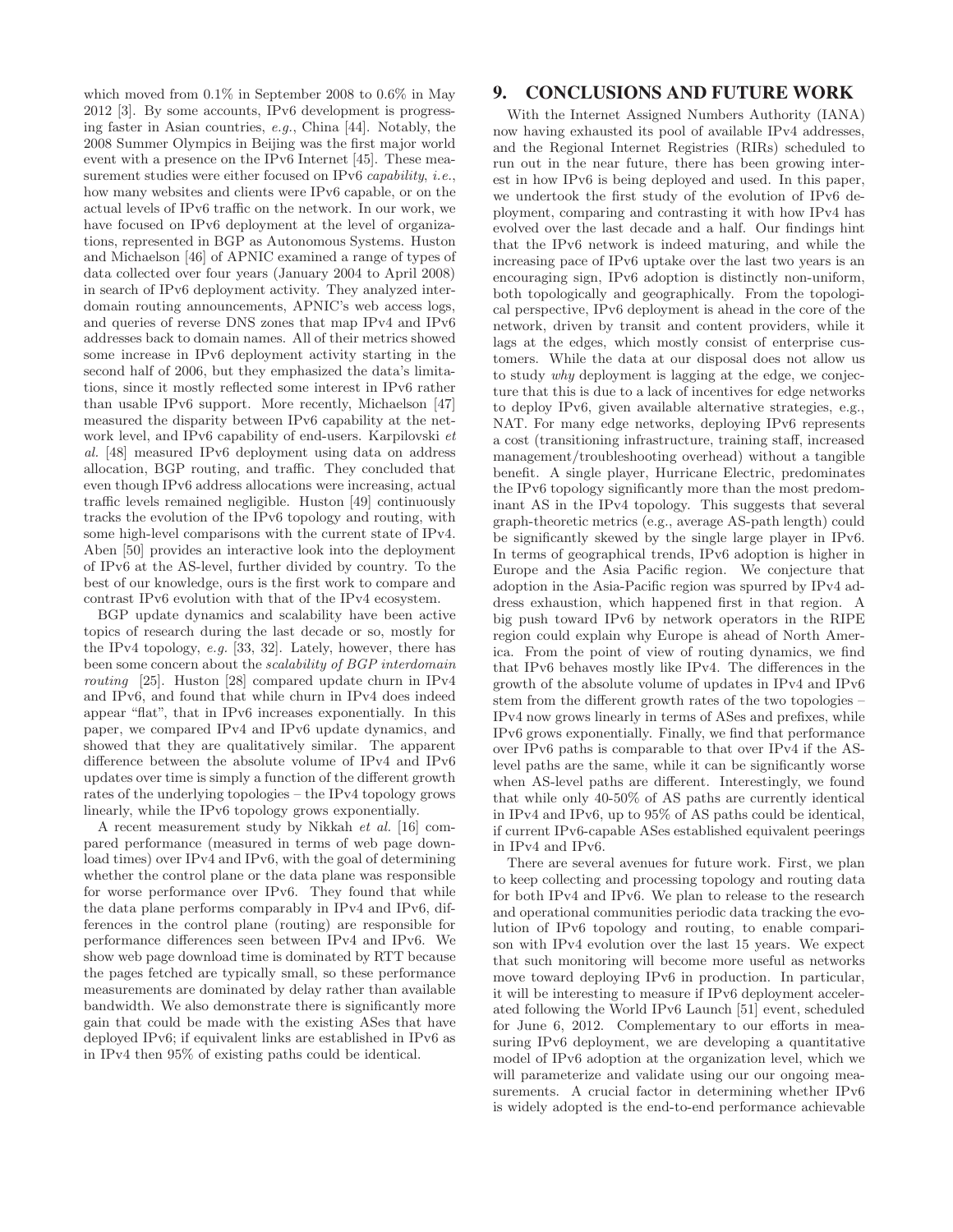over IPv6, and whether that performance is comparable to that achievable over IPv4. We plan to continue and extend our current IPv6 performance measurements to identify or rule out other causes of performance disparity beyond RTT, such as loss, fragmentation, segmentation, and packet reordering, and make results available to the community.

# **10. ACKNOWLEDGEMENTS**

We would like to thank the anonymous reviewers and our shepherd, Sharon Goldberg, for their invaluable feedback which helped substantially in improving the quality of the paper. Amogh Dhamdhere, Matthew Luckie, Bradley Huffaker and Kc Claffy are supported by NSF grant CNS-1111449. Ahmed Elmokashfi is supported by the Norwegian Research Council, grant number 209954/S10. Emile Aben was supported by RIPE NCC, although the majority of his contribution was on his own time so as to not interfere with his RIPE-NCC responsibilites.

# **11. REFERENCES**

- [1] S. Deering and R. Hinden, "RFC 2460. Internet Protocol, Version 6 (IPv6) Specification," 1998.
- [2] G. Huston, "IPv4 Address Report," 2009, http://www.potaroo.net/tools/ipv4/index.html.
- [3] Google, "Google ipv6 implementors conference," 2010, https://sites.google.com/site/ ipv6implementors/2010/agenda.
- [4] Ram Mohan, "Will U.S. Government Directives Spur IPv6 Adoption?," September 2010, http://www.circleid.com/posts/20100929\_will\_ us\_government\_directives\_spur\_ipv6\_adoption/.
- [5] Wikipedia, "IPv6 deployment," 2012, http://en.wikipedia.org/wiki/IPv6\_deployment# Deployment\_by\_country.
- [6] Amogh Dhamdhere and Constantine Dovrolis, "Twelve Years in the Evolution of the Internet Ecosystem," IEEE/ACM Transactions on Networking, vol. 19, no. 5, 2011.
- [7] Lixin Gao, "On Inferring Autonomous System Relationships in the Internet," IEEE/ACM Transactions on Networking, vol. 9, no. 6, 2001.
- [8] David Meyer, "University of Oregon Route Views Project," http://www.routeviews.org/.
- [9] RIPE, "Routing Information Service (RIS)," 2008, http://www.ripe.net/ris/.
- [10] Q. Chen, H. Chang, R. Govindan, S. Jamin, S. Shenker, and W. Willinger, "The Origin of Power-Laws in Internet Topologies Revisited," in Proc. IEEE Infocom, 2002.
- [11] R. Cohen and D. Raz, "The Internet Dark Matter On the Missing Links in the AS Connectivity Map," in Proc. IEEE Infocom, 2006.
- [12] Y. He, G. Siganos, M. Faloutsos, and S. V. Krishnamurthy, "A Systematic Framework for Unearthing the Missing Links: Measurements and Impact," in Proc. USENIX/SIGCOMM NSDI, 2007.
- [13] H. Chang and W. Willinger, "Difficulties Measuring the Internet's AS-Level Ecosystem," in Proc. Annual Conference on Information Sciences and Systems, 2006.
- [14] Beichuan Zhang, Raymond Liu, Daniel Massey, and

Lixia Zhang, "Collecting the Internet AS-level Topology," ACM SIGCOMM CCR, 2005.

- [15] B. Zhang, V. Kambhampati, M. Lad, D. Massey, and L. Zhang, "Identifying BGP routing table transfers," in MineNet '05: Proceedings of the 2005 ACM SIGCOMM workshop on Mining network data, New York, NY, USA, 2005, pp. 213–218, ACM.
- [16] Mehdi Nikkhah, Roch Guérin, Yiu Lee, and Richard Woundy, "Assessing IPv6 through web access a measurement study and its findings," in Proc. ACM CoNEXT, 2011, pp. 26:1–26:12.
- [17] Matthew Luckie, "Scamper: a scalable and extensible packet prober for active measurement of the Internet, in Proc. ACM SIGCOMM/USENIX IMC, Nov. 2010.
- [18] Internet Society, "World ipv6 day," 2011, http://www.worldipv6day.org/.
- [19] Emile Aben, "World ipv6 day what did we learn?," Presentation at APNIC32 meeting, 2011.
- [20] Rene Wilhelm, "Members and Number Resources, One Year Later," Feb. 2011, https://labs.ripe.net/Members/wilhelm/membersand-number-resources-1-year-later.
- [21] Hurricane Electric, "Hurricane electric peering policy," http://www.he.net/peering.html.
- [22] RIPE NCC, "IPv4 Running Out of Time?," 2003, http://www.ripe.net/internetcoordination/ipv4-exhaustion/archive/ipv4 running-out-of-time.
- [23] Feng Wang, Zhuoqing Morley Mao, Jia Wang, Lixin Gao, and Randy Bush, "A measurement study on the impact of routing events on end-to-end internet path performance," in Proc. ACM SIGCOMM, 2006, pp. 375–386.
- [24] Geoff Huston and Grenville Armitage, "Projecting future IPv4 router requirements from trends in dynamic BGP behaviour," in Proc. ATNAC, Dec 2006.
- [25] David Meyer, Lixia Zhang, and Kevin Fall, "Report from the IAB workshop on routing and addressing, RFC 4984, 2007.
- [26] Ahmed Elmokashfi, Amund Kvalbein, and Constantine Dovrolis, "BGP churn evolution: A perspective from the core," IEEE/ACM Transactions on Networking, vol. 20, no. 99, 2011.
- [27] Geoff Huston, "BGP in 2009 (and a bit of 2010)," Presentation at ARIN XXV meeting, 2010.
- [28] Geoff Huston, "The BGP World is Flat," Nov. 2011, http://www.potaroo.net/ispcol/2011- 12/flat.html.
- [29] Myles Hollander and Douglas A. Wolfe, Nonparametric statistical methods, Wiley, second edition, 1999.
- [30] Jian Wu, Zhuoqing Morley Mao, Jennifer Rexford, and Jia Wang, "Finding a needle in a haystack: pinpointing significant BGP routing changes in an IP network," in Proc. USENIX/SIGCOMM NSDI, 2005.
- [31] Craig Labovitz, G. Robert Malan, and Farnam Jahanian, "Origins of Internet routing instability," in Proc. IEEE INFOCOM, 1999.
- [32] Ricardo Oliveira, Beichuan Zhang, Dan Pei, Rafit Izhak-Ratzin, and Lixia Zhang, "Quantifying path exploration in the Internet," in Proc. ACM SIGCOMM/USENIX IMC, 2006.